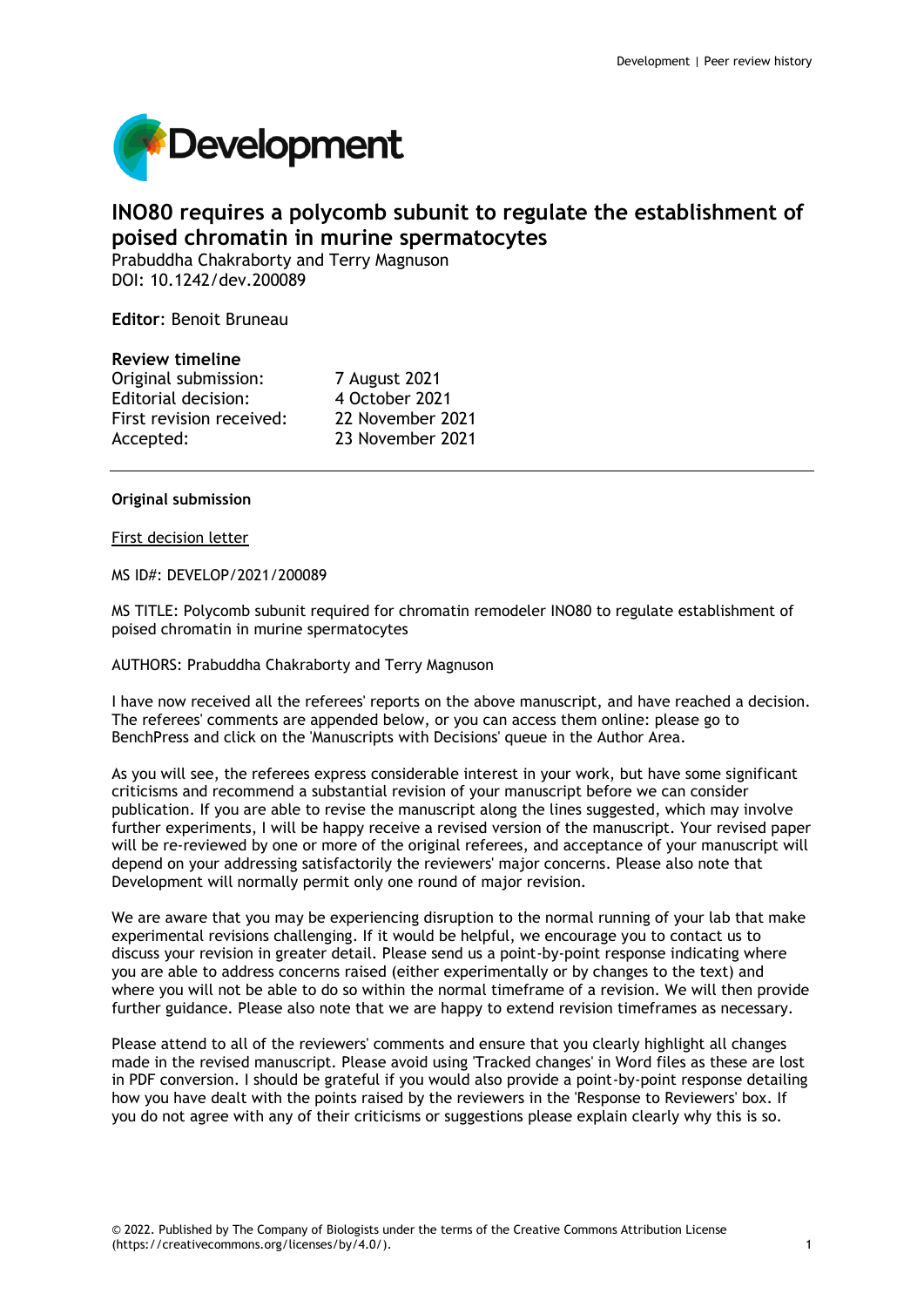# Reviewer 1

## *Advance summary and potential significance to field*

The INO80 complex is a conserved ATP-dependent chromatin remodeling enzyme that is known to play key roles in transcriptional regulation by either mobilizing nucleosomes or by promoting exchange of the histone variant H2A.Z. Previous work has demonstrated that INO80 is important for ESC pluripotency, reprogramming, and transcriptional regulation; previous work from the authors' group has shown that germ cell depletion of INO80 leads to meiotic arrest of spermatocytes. Here the authors have investigated the impact of INO80 on spermatogenesis by performing comprehensive ChIP-seq, RNA-seq, and ATAC-seq studies. They find that INO80 is important for repression of poised, bivalent genes in during spermatogenesis, and that INO80 is required for both Suz12 and H2A.Z occupancy at this gene set. In general, the genome-wide studies are of high quality and their interpretation and presentation are excellent. The authors make a strong case for the majority of their conclusions and this appears to be a valuable study. There are several issues, however, that need to be addressed.

### *Comments for the author*

1. Suz12/INO80 co-IPs have no controls for indirect DNA-mediated interactions. The washes are all below 350mM KCl, and thus both factors will retain nonspecific DNA binding. The standard control is to include 50-100 micrograms per ml ethidium bromide during the IP to eliminate potential artifacts (see Lai and Herr, 1992 PNAS 89:6958).

2. It is not clear which genes require INO80 for expression (down-regulated genes). The ChIPseq dataset indicates that INO80 binds to nearly every active or poised gene, and the downregulated gene set seems to reflect the major component of the DEGs, but they do not correspond to the C2 cluster. This needs better explanation. Does this mean that the C2 cluster have a high level of INO80, but it plays no obvious functional role? Are the down-regulated genes ones with low levels of H3-K4me3? This is also important in relation to the statement on line 355 which states that INO80 may play a broad role in spermatogenic gene expression.

3. Line 315. The authors state that depletion of INO80 does not impact chromatin accessibility or nucleosome positioning at bivalent genes. However, the only analysis is ATAC-seq data, and as currently depicted, it is not clear that the authors have rigorously analyzed nucleosome positioning (though overall accessibility looks normal). Note that in yeast, loss of INO80 leads to only a 2bp change in the positioning of the +1 nucleosome; changes that I do not think would be resolved by these ATAC-seq datasets. MNase-seq analyses I think would be required.

4. The authors need to note that previous work from the Boyer group (ref.59) showed that H2A.Z and Suz12 recruitment are interdependent in mouse ESCs. Given that depletion of INO80 has a dramatic impact on Suz12 recruitment in spermatocytes (this work), it is perhaps not surprising that a loss of H2A.Z also occurs. This does impact how the authors interpret these results. There is no biochemical evidence that INO80 can deposit H2A.Z, but rather this activity is performed by SRCAP and Tip60/p400 complexes in mammals. It would be appropriate for the authors to comment on whether roles for SRCAP or p400/Tip60 have been investigated in spermatocytes.

### Minor points:

The references need some major editing. There are many examples where journal names are missing as well as other details.

Line 285, this statement should be softened to state that "… is consistent with loss of H3-K27me3" or "…is likely due to loss of H3-K27me3"

Line 270. Shouldn't this state "to determine if INO80 regulates…"?

Line 49. It is is no clear what "epigenetic shifts towards gene regulation" means?

This seems like too much epigenetic jargon. Do the authors simply mean "changes in transcriptional programs"?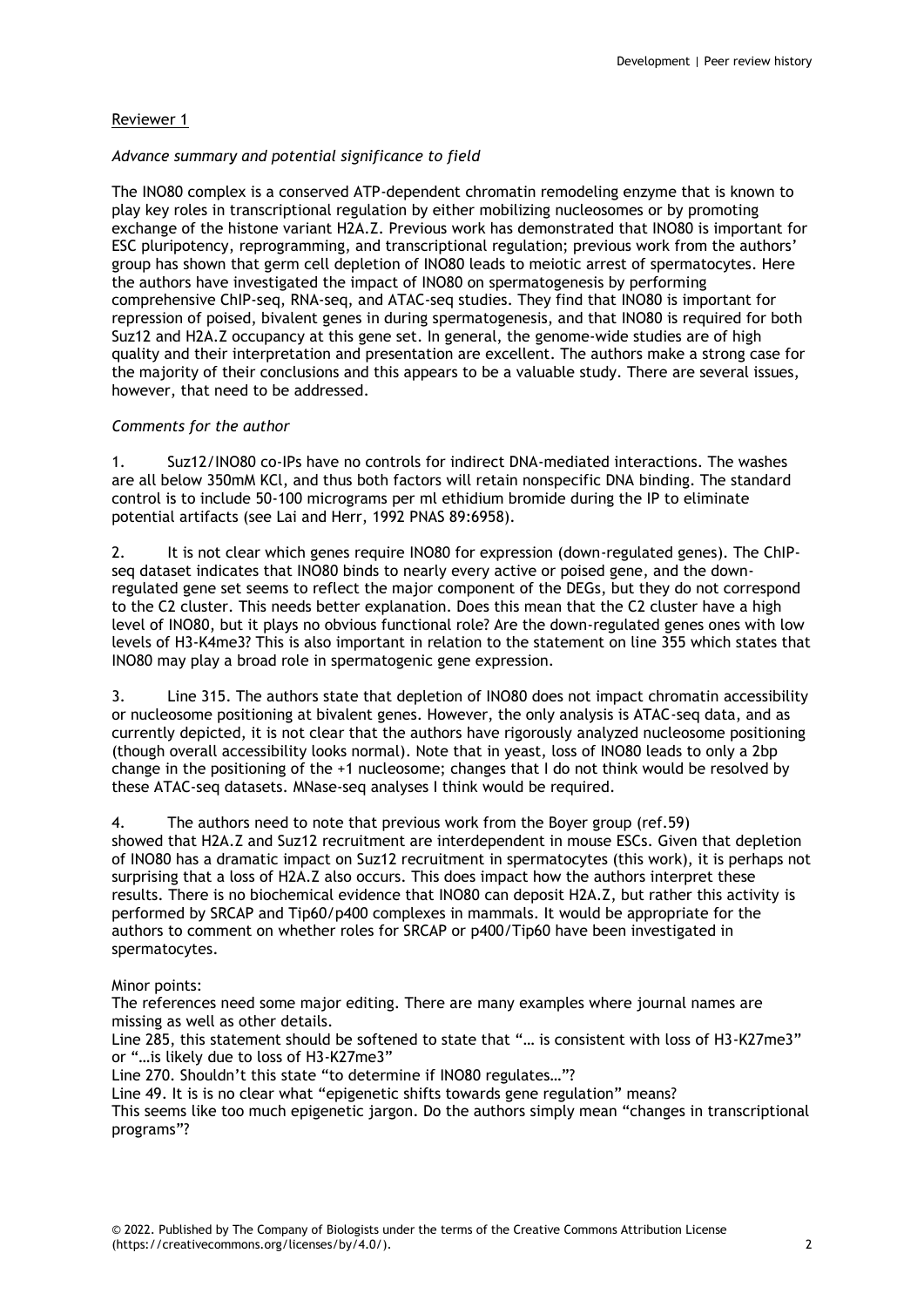### Reviewer 2

### *Advance summary and potential significance to field*

This study explores the mechanistic underpinning behind a previous finding from the same laboratory that germ cell-specific deletion of the chromatin remodeler Ino80, causes meiotic arrest in spermatocytes leading to DNA-damage and cell death. The biochemical function of Ino80 is commonly believed to involve histone variant exchange; however, the transcriptional effect in different cell types is varied. Therefore, how Ino80 facilitates meiotic progression is unclear. The approach used in this manuscript to define how Ino80 function leads to this specific developmental phenotype during meiotic progression was to pair gene expression analysis with genome-wide ChIP-Seq (Ino80, H3K27me, H3K4me3, H2AZ), Cut&Run (SUZ12) and ATAC-Seq analysis.

The major finding that result from this analysis is that Ino80 binding correlates with H3K4me3, a subset of which colocalizes with H3K27me3. Although Ino80cKO results in the increase in premeiotic genes and the decrease in meiotic gene expression during meiosis, Ino80 binding is primarily correlated to the premeiotic genes repressed and bound with H3K27me3 and H3K4me3. These sites require Ino80 for SUZ12 binding and H3K27me3. These results are robust, and they have performed necessary controls. These findings are a novel and significant insight into Ino80 mediated gene regulation.

To connect this finding to Ino80 mechanistically, the authors performed H2AZ ChIPseq. At Ino80-bound and repressed genes, the authors observe a decrease in H2AZ and a decrease in H3K27me3 levels. In addition, they observe an association between SUZ12 and Ino80 at the protein level. These two pieces of data provide potential mechanistic insight connecting Ino80 to PRC2 activity at repressed developmental genes.

### *Comments for the author*

The weakness in the manuscript at this point is the incomplete analysis to connect H2AZ levels with PRC2 in spermatocytes. H2AZ is proposed as the connection between Ino80 and PRC2 in the regulation of bivalent genes to repress premeiotic gene expression, but this is not fully examined to a satisfactory level. A decrease in H2AZ at Ino80-bound bivalent sites was established, but the general connection between a decrease in SUZ12 (or H3K27me3) and H2AZ levels isn't apparent. It is compelling that there is such a high concordance at the Ino80-cobound regions (Supp S7C), but is this specific to Ino80 sites or is there a significant correlation genome-wide between sites of H2AZ and SUZ12/H3K27me3? Some additional analysis of this data, with a panel in the main figure with the findings would help clarify whether H2AZ is a key component at Ino80 repressed genes or if direct recruitment of SUZ12 by Ino80 is a primarily component. Minor comments:

A key component of the analysis is the comparison to the published dataset of gene expression changes in spermatocytes during development (ref 42). Additional details regarding this dataset (the time points use to define Pre, mei, late) would be helpful in assessing the comparisons to gene expression at P18.

Slightly more ATAC-Seq analysis in S6 would be useful in determining whether the lack of difference at poised sites is unique to these sites or generalizable. Is there any difference at all between Ino80WT and Ino80cKO? Is there any difference at activated Ino80 binding sites? P15 line 327 has an incomplete sentence.

### **First revision**

### Author response to reviewers' comments

**Reviewer 1** Advance Summary and Potential Significance to Field:

The INO80 complex is a conserved ATP-dependent chromatin remodeling enzyme that is known to play key roles in transcriptional regulation by either mobilizing nucleosomes or by promoting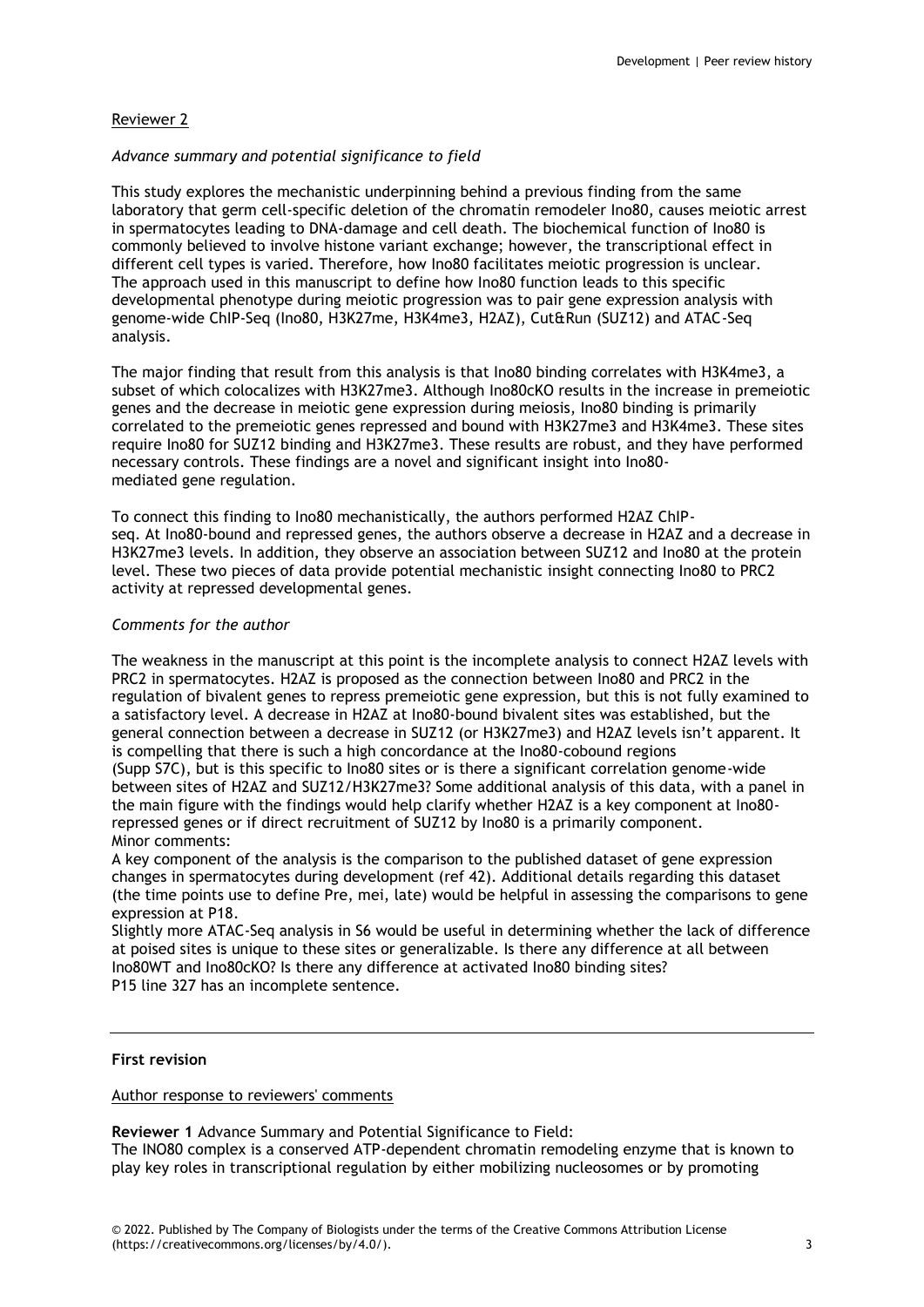exchange of the histone variant H2A.Z. Previous work has demonstrated that INO80 is important for ESC pluripotency, reprogramming, and transcriptional regulation; previous work from the authors' group has shown that germ cell depletion of INO80 leads to meiotic arrest of spermatocytes. Here the authors have investigated the impact of INO80 on spermatogenesis by performing comprehensive ChIP-seq, RNA-seq, and ATAC-seq studies. They find that INO80 is important for repression of poised, bivalent genes in during spermatogenesis, and that INO80 is required for both Suz12 and H2A.Z occupancy at this gene set. In general, the genome-wide studies are of high quality and their interpretation and presentation are excellent. The authors make a strong case for the majority of their conclusions and this appears to be a valuable study. There are several issues, however, that need to be addressed.

### Reviewer 1 Comments for the Author:

1. Suz12/INO80 co-IPs have no controls for indirect DNA-mediated interactions. The washes are all below 350mM KCl, and thus both factors will retain nonspecific DNA binding. The standard control is to include 50-100 micrograms per ml ethidium bromide during the IP to eliminate potential artifacts (see Lai and Herr, 1992 PNAS 89:6958).

Response: We have repeated this experiment with an additional control group treated with ethidium bromide as suggested. Positive detection of INO80 in SUZ12 IP and SUZ12 in INO80 IP, both after ethidium bromide treatment, suggests that the detected interaction between INO80 and SUZ12 was not due to an indirect DNA-mediated interaction. The results are included as an updated panel in fig. 4E and described in the results section between lines 299- 302. Supplementary methods section was also updated accordingly between lines 43-49.

2. It is not clear which genes require INO80 for expression (down-regulated genes). The ChIPseq dataset indicates that INO80 binds to nearly every active or poised gene, and the downregulated gene set seems to reflect the major component of the DEGs, but they do not correspond to the C2 cluster. This needs better explanation. Does this mean that the C2 cluster have a high level of INO80, but it plays no obvious functional role? Are the down-regulated genes ones with low levels of H3-K4me3? This is also important in relation to the statement on line 355 which states that INO80 may play a broad role in spermatogenic gene expression.

Response: Most of the genes in cluster C2 exhibit significant downregulation in *Ino80*cKO (n=1369, <1.5fold), while a few genes show significant upregulation (n=89, >1.5fold). We have added an updated panel in Fig. S4A to illustrate this observation and changed the description accordingly between lines 253-254. The downregulated DEGs in Ino*80*cKO (INO80 activated in WT) show relatively high level of H3K4me3 in *Ino80*WT, which remains unchanged in *Ino80*cKO (Fig. S4D). Therefore, although we postulate that INO80 may play a role in the downregulation of the DEGs, the mechanism is unclear and requires further investigation.

3. Line 315. The authors state that depletion of INO80 does not impact chromatin accessibility or nucleosome positioning at bivalent genes. However, the only analysis is ATAC-seq data, and as currently depicted, it is not clear that the authors have rigorously analyzed nucleosome positioning (though overall accessibility looks normal). Note that in yeast, loss of INO80 leads to only a 2bp change in the positioning of the +1 nucleosome; changes that I do not think would be resolved by these ATAC-seq datasets. MNase-seq analyses I think would berequired.

Response: PRC2 is a large multiprotein complex and binds to approximately 2.5 kb DNA (Heenan P. R. *et al., Nucleic Acids Res.* 48, 2969–2981). Although INO80 plays a role in nucleosome shift, it is unlikely that a small shift contributes to the changes in the incorporation of a large multiprotein complex such as PRC2. Therefore, in this study, we determined whether there was an overall change in chromatin accessibility around promoter regions. To avoid confusion, we have removed 'nucleosome positioning' and modified the text between lines 307- 311.

4. The authors need to note that previous work from the Boyer group (ref.59) showed that H2A.Z and Suz12 recruitment are interdependent in mouse ESCs. Given that depletion of INO80 has a dramatic impact on Suz12 recruitment in spermatocytes (this work), it is perhaps not surprising that a loss of H2A.Z also occurs. This does impact how the authors interpret these results.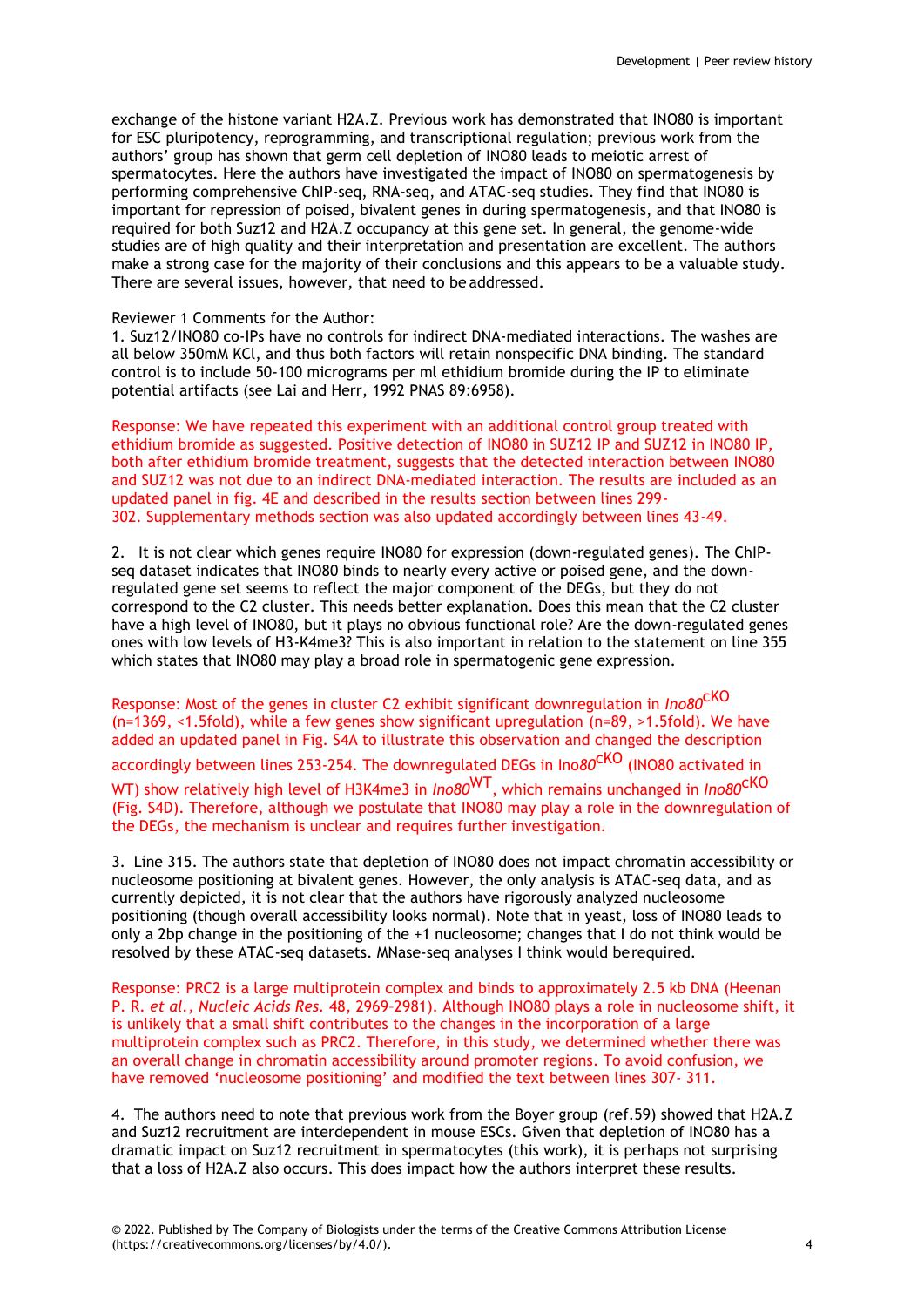There is no biochemical evidence that INO80 can deposit H2A.Z, but rather this activity is performed by SRCAP and Tip60/p400 complexes in mammals. It would be appropriate for the authors to comment on whether roles for SRCAP or p400/Tip60 have been investigated in spermatocytes.

Response: Although several studies have demonstrated a role for INO80 in H2A.Z eviction and replacement, there are several recent reports suggesting a decrease in H2A.Z occupancy in absence of INO80 in several cell types. However, it is not clear how absence of INO80 is directly leading to the reduction of H2A.Z. It is possible that either SRCAP or TIP60/EP400 complex plays a role in INO80-mediated H2A.Z regulation. The role of either SRCAP or TIP60/EP400 complexes have not been studied in spermatogenesis, and therefore, requires further investigation. We have described this in the discussion section between lines 396-406.

In addition to the observed reduction in H2A.Z occupancy at selected genes in Suz12<sup>-/-</sup> ES cells reported by Creyghton *et al.* (2008), a later report by Illingworth *et al.* (2012) demonstrated little or no change in H2A.Z occupancy in *Eed<sup>-/-</sup>* or Suz12<sup>-/-</sup> ES cells, either by ChIP-qPCR or ChIP- onchip studies, justifying further investigation to determine the interdependency between H2A.Z and SUZ12 or PRC2. Further, in the present study, in addition to the reduction of H2A.Z at the H3K27me3 bound promoters, SUZ12 free promoters showed a decreased in H2A.Z occupancy (Fig. S7E), suggesting an INO80-dependent H2A.Z incorporation that is independent of SUZ12 occupancy.

#### Minor points:

The references need some major editing. There are many examples where journal names are missing as well as other details.

Response: We have edited the references to correct these errors.

Line 285, this statement should be softened to state that "… is consistent with loss of H3- K27me3" or "…is likely due to loss of H3-K27me3"

Response: We have changed the sentence as suggested at line 274 in the revised manuscript.

Line 270. Shouldn't this state "to determine if INO80 regulates…"?

Response: We have changed the sentence as suggested at line 260 in the revised manuscript.

Line 49. It is is not clear what "epigenetic shifts towards gene regulation" means? This seems like too much epigenetic jargon. Do the authors simply mean "changes in transcriptional programs"?

### Response: That is correct, however as this section (Significance) is not necessary under the prescribed format in Development, we have removed this section.

**Reviewer 2** Advance Summary and Potential Significance to Field: This study explores the mechanistic underpinning behind a previous finding from the same laboratory that germ cellspecific deletion of the chromatin remodeler, Ino80, causes meiotic arrest in spermatocytes leading to DNA-damage and cell death. The biochemical function of Ino80 is commonly believed to involve histone variant exchange; however, the transcriptional effect in different cell types is varied. Therefore, how Ino80 facilitates meiotic progression is unclear.The approach used in this manuscript to define how Ino80 function leads to this specific developmental phenotype during meiotic progression was to pair gene expression analysis with genome-wide ChIP-Seq (Ino80, H3K27me, H3K4me3, H2AZ), Cut&Run (SUZ12) and ATAC-Seq analysis. The major finding that results from this analysis is that Ino80 binding correlates with H3K4me3, a subset of which colocalizes with H3K27me3. Although Ino80cKO results in the increase in premeiotic genes and the decrease in meiotic gene expression during meiosis, Ino80 binding is primarily correlated to the premeiotic genes repressed and bound with H3K27me3 and H3K4me3. These sites require Ino80 for SUZ12 binding and H3K27me3. These results are robust, and they have performed necessary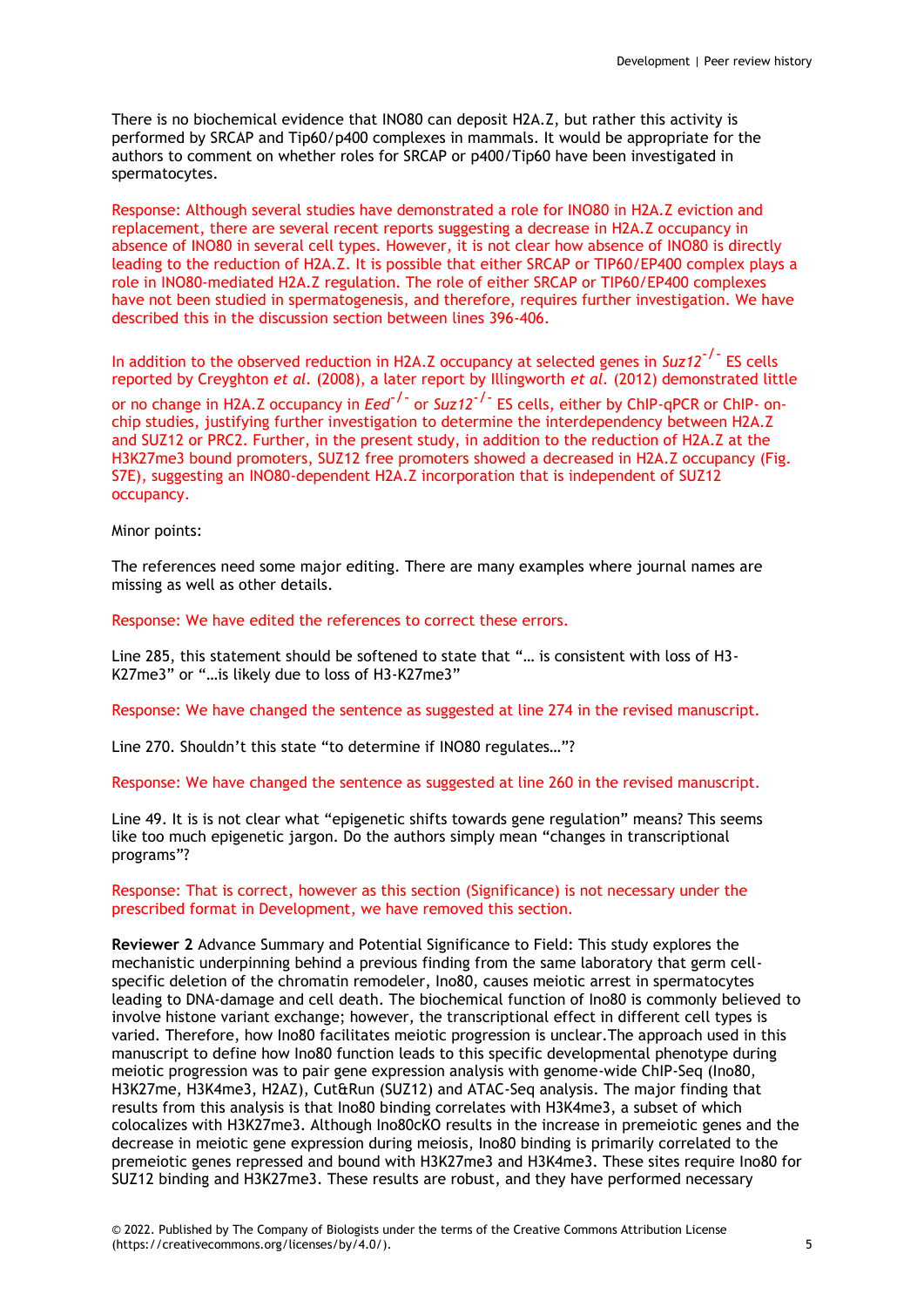controls. These findings are a novel and significant insight into Ino80-mediated gene regulation. To connect this finding to Ino80 mechanistically, the authors performed H2AZ ChIP-seq. At Ino80 bound and repressed genes, the authors observe a decrease in H2AZ and a decrease in H3K27me3 levels. In addition, they observe an association between SUZ12 and Ino80 at the protein level. These two pieces of data provide potential mechanistic insight connecting Ino80 to PRC2 activity at repressed developmental genes.

Reviewer 2 Comments for the Author: The weakness in the manuscript at this point is the incomplete analysis to connect H2AZ levels with PRC2 in spermatocytes. H2AZ is proposed as the connection between Ino80 and PRC2 in the regulation of bivalent genes to repress premeiotic gene expression, but this is not fully examined to a satisfactory level. A decrease in H2AZ at Ino80-bound bivalent sites was established, but the general connection between a decrease in SUZ12 (or H3K27me3) and H2AZ levels isn't apparent. It is compelling that there is such a high concordance at the Ino80-cobound regions (Supp S7C), but is this specific to Ino80 sites or is there a significant correlation genome-wide between sites of H2AZ and SUZ12/H3K27me3? Some additional analysis of this data, with a panel in the main figure with the findings would help clarify whether H2AZ is a key component at Ino80-repressed genes or if direct recruitment of SUZ12 by Ino80 is a primarily component.

Response: We observed that all the promoters with substantial H3K27me3 enrichment were clustered in INO80 bound CL-1 (Fig 1A), thereby prompting us to determine whether the changes in H3K27me3 levels were in CL-1 only. Although a majority of the promoters with H3K27me3 peaks also showed H2A.Z occupancy (Fig. S7C), H2A.Z distribution is much wider. H2A.Z is present at promoters both from CL-1 and CL-2. We have observed a reduced H2A.Z occupancy in several promoters in *Ino80<sup>CKO</sup>* (Fig. S7E) compared to *Ino80*<sup>WT</sup> that are devoid of both H3K27me3 and SUZ12. In addition, an overall reduction in H2A.Z occupancy in H3K27me3-free

CL-2 promoters in *Ino80*cKO (Fig. 5H) suggests a role of INO80 in promoting H2A.Z occupancy in these cells, which is independent of either SUZ12 or H3K27me3 occupancy. Additionally, publications from Yu *et al*. (2021) and Wang et al. (2018) also concluded a direct role of H2A.Z in INO80-facilitated PRC2 binding and establishment of bivalency in ES cells, allowing us to speculate a similar role of H2A.Z in PRC2 binding and establishment of bivalency in spermatocytes as well. We have described the additional panels in results section (lines 331-341)

### Minor comments:

A key component of the analysis is the comparison to the published dataset of gene expression changes in spermatocytes during development (ref 42). Additional details regarding this dataset (the time points use to define Pre, mei, late) would be helpful in assessing the comparisons to gene expression at P18.

Response: We have included additional details between lines 163-167.

and modified the discussion section between lines 407-416.

Slightly more ATAC-Seq analysis in S6 would be useful in determining whether the lack of difference at poised sites is unique to these sites or generalizable. Is there any difference at all between Ino80WT and Ino80cKO? Is there any difference at activated Ino80 binding sites?

Response: The chromatin accessibility remains relatively unchanged in either all promoters or INO80-activated promoters, as well as all promoters in CL2. We have included an additional panel in Fig. S6 to illustrate this observation and described between lines 307-311 in results section.

P15 line 327 has an incomplete sentence.

Response: We have corrected this sentence, at line 321 in the revised manuscript.